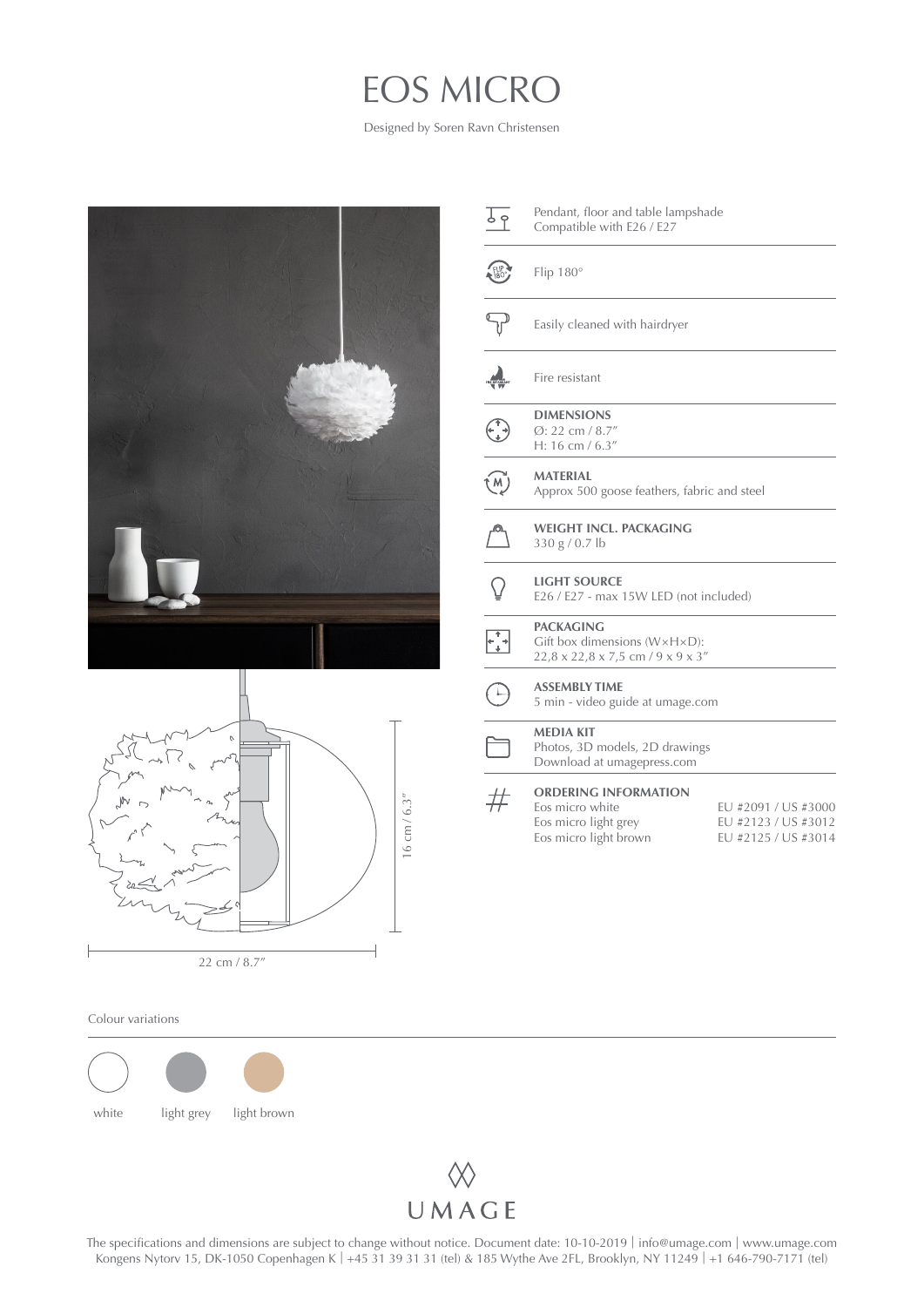## EOS MICRO

Designed by Soren Ravn Christensen



## **ENJOY THE LITTLE THINGS IN LIFE**

With its 'petite' allure and cute charm, the Eos micro is the smallest version of the Eos family of lampshades. Don't be tricked by its dainty look – this goose feathers lampshade is definitely a big design, perfect for making a subtle statement, yet a lasting image about any interior décor.

*"Not only that the now famous Eos feather lamp is the proof of how tactile products can make a difference, but by making the Eos lamp tiny, small and round, the Eos micro becomes even more cuddly, so you just have to touch and hold it in your arms. Place it anywhere close by and it can provide you with just the right ambience and cosiness for your romantic evening. It's instant love!"*, thinks Soren Ravn Christensen, Founder and Chief Creative Developer.

An epitome of beauty and elegance, the Eos micro will be an enchanting centrepiece on the coffee table or desk, as well as a great addition to any cosy corner or little space missing a distinctive look.

For a creative and playful touch, the Eos micro lamps can be used in exquisite pairs, or they could be mixed and matched with different other sizes and colours of the Eos lampshade family to obtain beautiful decorative clusters.

We take the story of Scandinavian design further than ever before by combining aesthetics, simplicity and functionality and infusing it with thoughtful craftmanship and environmental care. Our designs are deeply rooted in the diverse urban landscape and raw nature surrounding our home in the heart of Copenhagen, Denmark. Having begun our journey in November 2008, we are celebrating our 10th anniversary this year by constantly growing and expanding the conventions around contemporary design.

*Find more info on our website [umage.com](http://umage.com)*

## **RECOMMENDED ACCS.**

| Cord set                                |                               | #4005/#4006   |  |
|-----------------------------------------|-------------------------------|---------------|--|
| Canopy                                  | #4007 / #4008 / #4029 / #4030 |               |  |
| Swag kit                                |                               | #4009 / #4010 |  |
| Tripod floor                            | #4011 / #4012 / #4015 / #4016 |               |  |
| Tripod table                            | #4021 / #4022 / #4023 / #4024 |               |  |
| Tripod base                             | #4053 / #4054 / #4055 / #4056 |               |  |
| Cannonball                              |                               | #4031/#4032   |  |
| Cannonball cluster 2                    |                               | #4089 / #4091 |  |
| Cannonball cluster 3                    |                               | #4090/#4092   |  |
| Champagne floor                         | #4035 / #4036 / #4037 / #4038 |               |  |
| Champagne table                         | #4045 / #4046 / #4050 / #4052 |               |  |
| Willow single                           | #4110/#4111/#4132/#4133       |               |  |
| Willow double                           | #4130 / #4131 / #4134 / #4135 |               |  |
| Willow mini                             | #4150 / #4151 / #4152 / #4153 |               |  |
| Rosette                                 |                               | #4144 / #4145 |  |
| Idea 6W 60 mm / 2.3" LED bulb           |                               |               |  |
| Idea 6W 80 mm / 3.1″ LED bulb<br>#4033  |                               |               |  |
| Idea 2W 45 mm / 1.8″ LED bulb<br>#4039  |                               |               |  |
| Idea 7W 60 mm / 2.3″ LED bulb<br>#4041  |                               |               |  |
| Idea 7W 80 mm / 3.1" LED bulb           |                               |               |  |
| Idea 13W 70 mm / 2.8″ LED bulb<br>#4136 |                               |               |  |